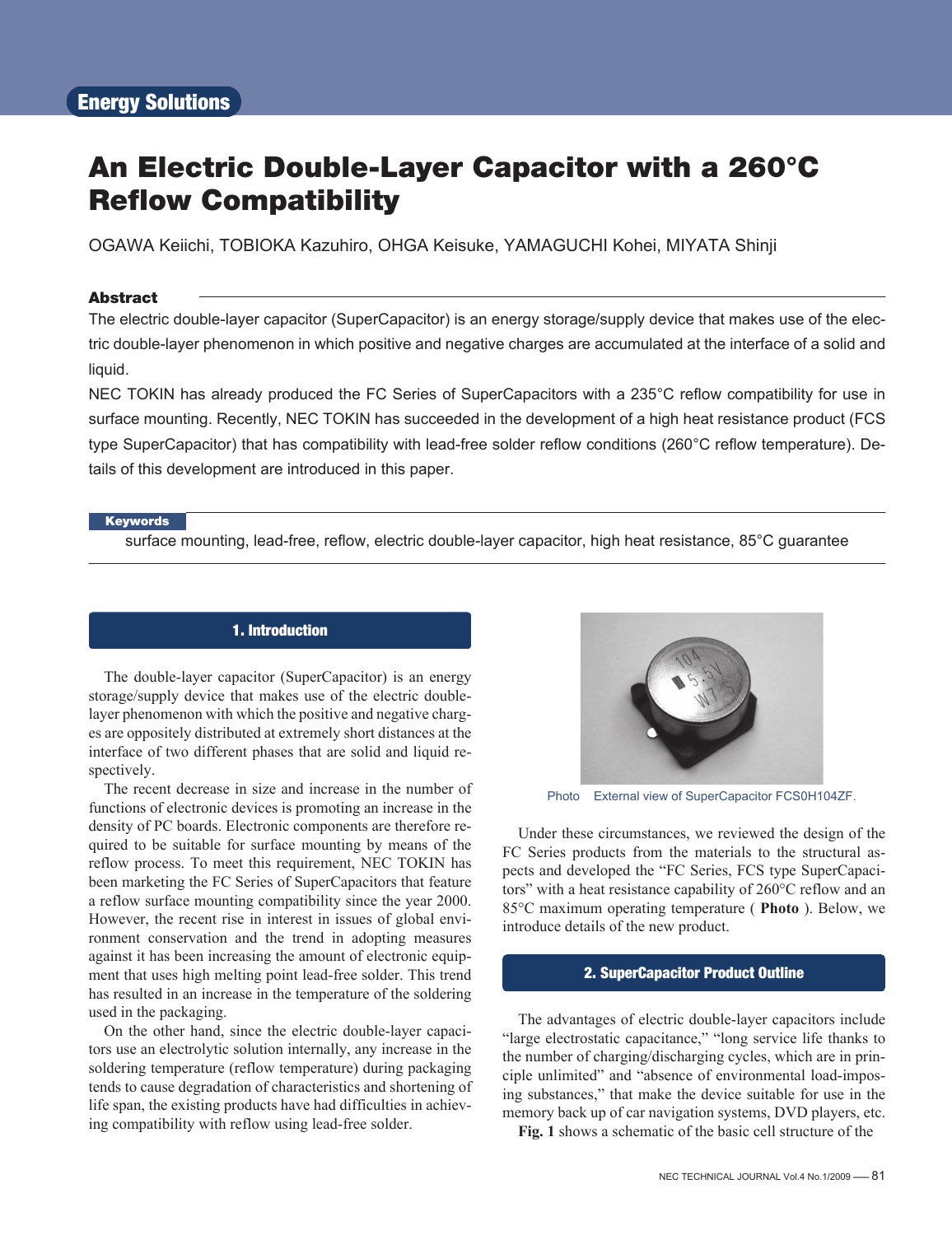## **Energy Solutions** An Electric Double-Layer Capacitor with a 260°C Reflow Compatibility







Fig. 2 Structure schematic of FC Series (Reflow compatible products).

SuperCapacitor, and **Fig. 2** shows the structure of the FS Series (reflow compatible) product.

The basic cells of the SuperCapacitor use active carbon powder (solid) and diluted sulfuric acid (liquid) as the electrode materials and a separator is installed between the +ve and -ve electrodes (active carbon powder).

In addition, conductive rubber is placed on the backs of both electrodes (active carbon powder) so that voltage can be applied to the basic cells. To ensure insulation between the electrolytic solution seal and the conductive material, a sealing rubber is placed on the sides of the electrodes (active carbon powder).

The withstanding voltage of the basic cells is determined by the electrolyzing voltage of the electrolyte solution. The electrolyzing voltage of the SuperCapacitor cell using a water solution type electrolyte (diluted sulfuric acid) is about 1.2V, so a SuperCapacitor device with maximum operating voltage of 5.5V can be designed by layering five or more basic cells in series.

The layered basic cells are pressurized in order to stabilize the electrical connections between the basic cells; between the active carbon powders, and between the active carbon powder and the conductive rubber, before applying the exterior finishing.

### 3. Issues Regarding Lead-Free Reflow Compatibility

With regard to the market requirements for the reflow conditions of the lead-free products, JEDEC (an organization under the Electronic Industries Alliance, USA) and JEITA (Japan Electronics and Information Technology Industries Association) require peak temperatures from 245°C to 260°C and a period of heating at 220°C or more from 30 to 150 seconds



Fig. 3 Market requirements for reflow condition of lead-free products.

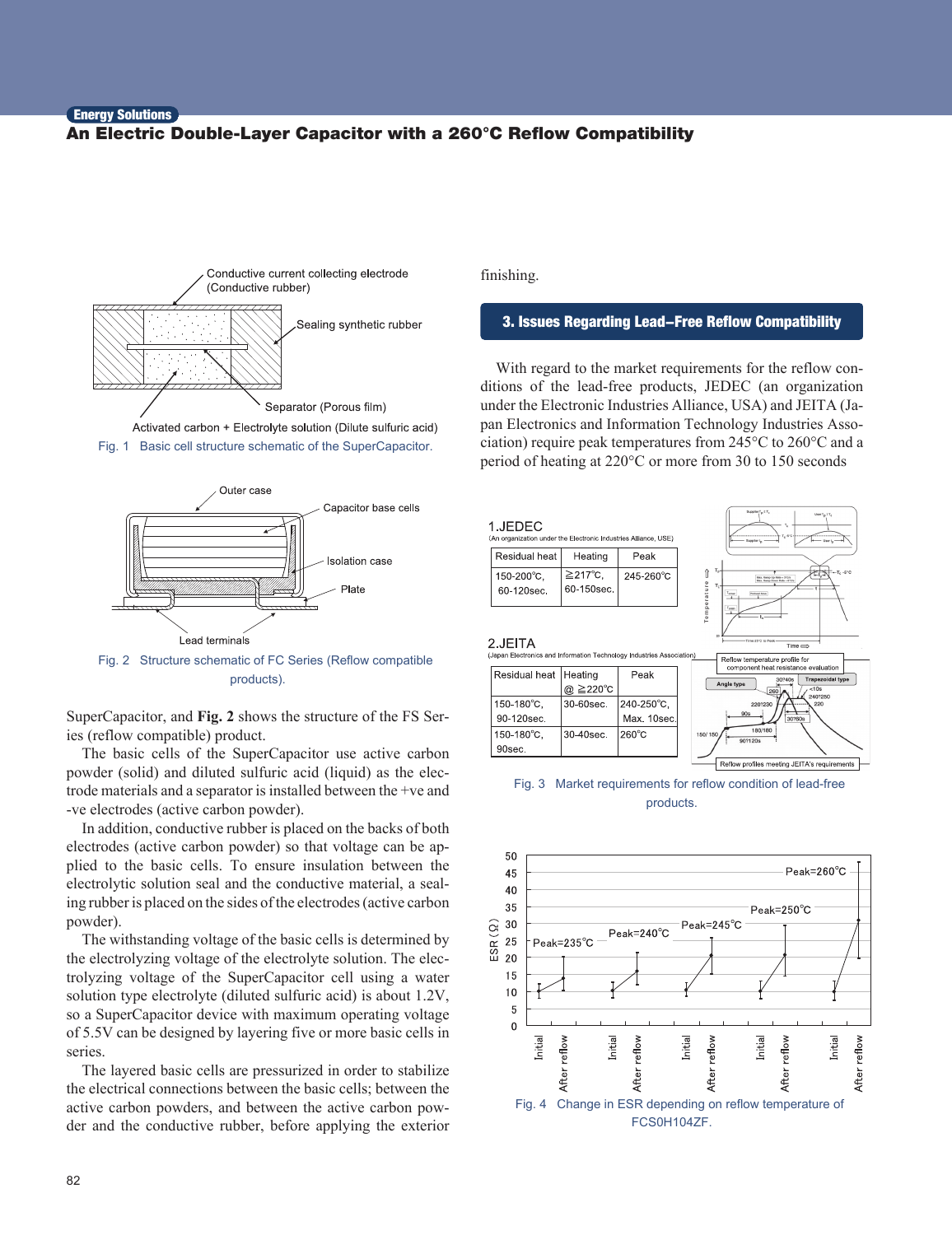

( **Fig. 3** ). However, the previous FC Series of SuperCapacitors with a surface mounting capability have been capable of meeting the electrical characteristic requirements only up to a peak temperature of 235°C or for a heating period at 200°C or more up to 30 seconds.

It should be noted that the ESR (Equivalent Series Resistance) characteristic rises and its variance increases after reflow. This trend is more noticeable when the reflow temperature is high ( **Fig. 4** ).

The mechanism of the ESR variation before and after reflow is assumed to be as follows ( **Fig. 5** ).

1) The reflow applies high heat to the product.

2) The application of high heat vaporizes the electrolyte solution in the basic cells and causes thermal expansion.

3) The thermal expansion of the gas increases the internal pressure of the product.

4) The rise in the internal pressure curves the exterior component and causes plastic deformation.

5) The product cools down after completion of reflow.

6) The cooling liquefies the vaporized electrolyte solution and returns it to the original liquid phase.

7) Liquefaction of the electrolyte solution decreases the internal pressure of the product.

8) Meanwhile, the exterior component retains a plastic-deformed shape even after cooling, so the contact pressure between the basic cells and the exterior component is reduced.

9) The reduction of the contact pressure increases the ESR.

## 4. Improvement of Reflow Heat Resistance

In order to improve the reflow heat resistance of the Super-Capacitor, it is necessary to reduce the rise in ESR after reflow.The key to this lies in controlling the rise of the product internal pressure due to heat and to reduce the amount of plastic deformation of the exterior component even when the internal pressure is increased.

#### 4.1 Reduction of Rise in Product Internal Pressure

Because the SuperCapacitor uses dilute sulfuric acid as the electrolyte solution, the electrolyte solution is vaporized and the pressure inside the basic cells is increased when a thermal load higher than the boiling point of diluted sulfuric acid is applied to the basic cells.

To reduce the rise in internal pressure of the SuperCapacitor, it is therefore important to reduce the vaporization of diluted sulfuric acid due to reflow heat.

So we reviewed first the characteristics related to the diluted sulfuric acid solution. **Fig. 6** shows the vapor pressure data of sulfuric acid. The boiling point of diluted sulfuric acid is dependent on the sulfuric acid concentration under constant pressure; it rises as the concentration increases. When the concentration is constant the boiling point rises as the pressure increases.

This means in other words that the boiling point of the electrolyte solution can be increased either by increasing the sulfuric acid concentration or the pressure applied to the diluted sulfuric acid. However, the electrical conductivity decreases if the diluted sulfuric acid concentration is increased.

**Fig. 7** shows the electric conductivity values of various water solutions. The electric conductivity of a sulfuric acid solution reaches the maximum when the concentration is around

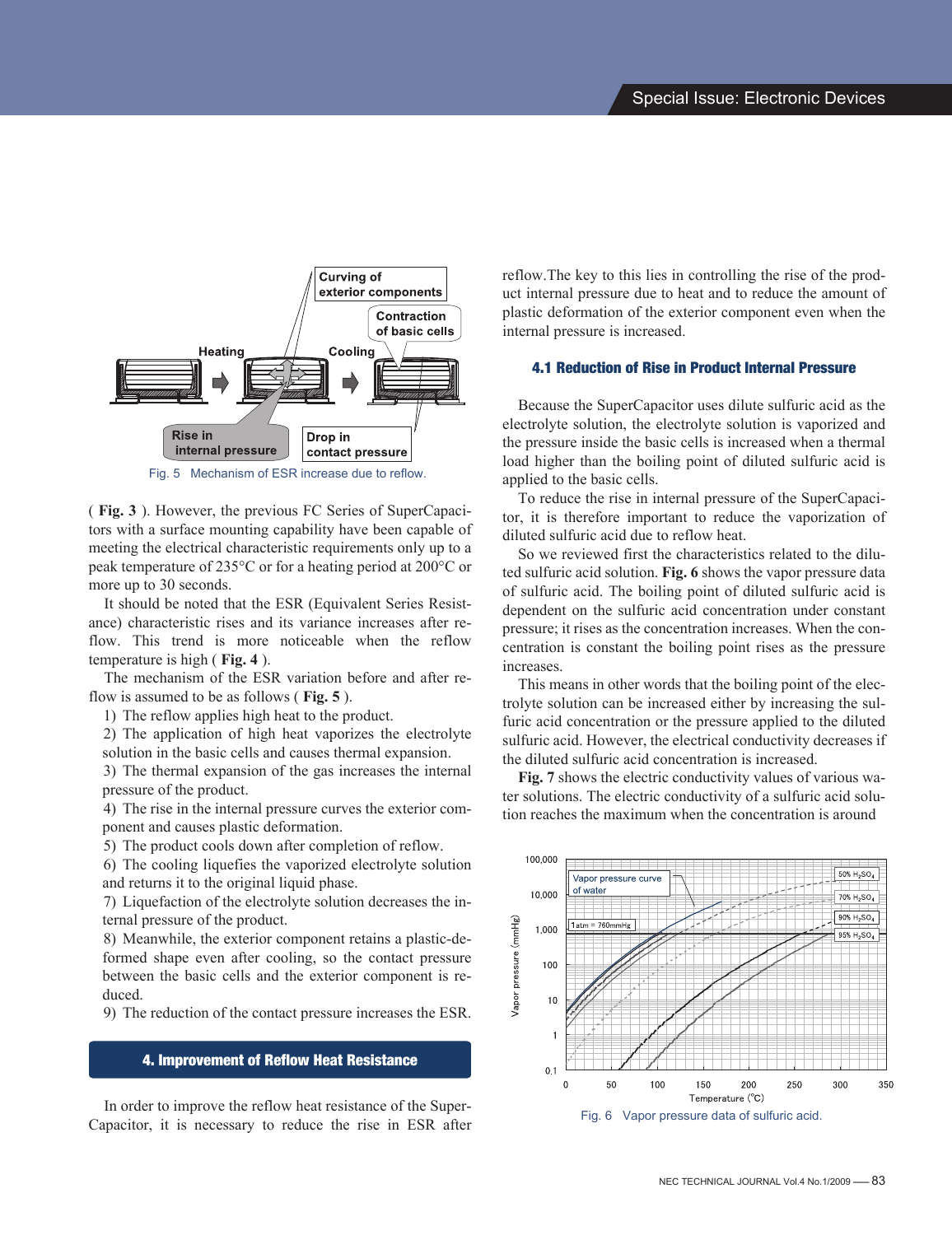# **Energy Solutions** An Electric Double-Layer Capacitor with a 260°C Reflow Compatibility



Fig. 7 Electric conductivities of various water solutions.

30%. In other words, the internal resistance would be increased if a sulfuric acid solution with high concentration is used in the electric double-layer capacitor. We therefore decided to improve the heat resistance of the basic cells by increasing the pressure applied to the dilute sulfuric acid solution. Consequently, by increasing the pressure applied to the basic cells by 50% compared to before it becomes possible to rise the vaporization temperature of diluted sulfuric acid and to reduce the increase in the internal pressure of the basic cells, even at a temperature of 260°C.

## 4.2 Increase in Strengths of External Components

In order to increase the pressure applied to the basic cells by 50% and retain the pressure, it is necessary to improve the strength of the exterior component.

Since the ESR characteristic does not change provided that the exterior component is not deformed even when the internal pressure of the basic cells are increased, we also tried to increase the strength of the exterior component.

In general, an increase in the strength is accompanied by an increase in the number of components as well as in the product dimensions due to increased thickness. But, in the recent development, we set the target to improve the heat resistance while maintaining similar dimensions to those of the previous products. Therefore, we improved the exterior component strength by 50% by adopting the measures described below.

First, we increased the thickness of the exterior case by 50%, from 0.2mm to 0.3mm. On the other hand, we reduced the thickness of the insulating case from 0.5mm to 0.3mm and filled the decreased thickness by adding a reinforcing plate



FC0H104ZF(Previous product)

|   | No. Component / Item | FCS0H104ZF    | FC0H104ZF                                                 |
|---|----------------------|---------------|-----------------------------------------------------------|
|   | Outer case           | $t = 0.3$ mm  | $t = 0.2$ mm                                              |
| 2 | Insulation case      |               | Bottom thickness = $0.3$ mm   Bottom thickness = $0.5$ mm |
| 3 | Plate                | Material: PPS | Material: PPS                                             |
| 4 | Reinforcing plate    | $t = 0.2$ mm  | none                                                      |

Fig. 8 Structure comparison between FCS0H04ZF and FC0H104ZF.

made of SUS that is stronger than the resin. In order to compensate for the increase in the exterior case thickness and to prevent the product dimensions from being increased due to the increase, we installed a groove for relieving the height of the outer case of the curved section on the bottom plate. **Fig. 8** shows the comparison of structure between the new FCS0H104ZF and previous FC0H104ZF products.

#### 5. Reflow Heat Resistance Evaluation

The developed product features high exterior component strength that has been increased by pressurizing the basic cells at 150% of the previous pressure. This section deals with the comparison of the reflow heat resistance achieved with the developed product and that of the previous product.

**Fig. 9** shows the changes in ESR characteristics of the FCS0H104ZF (developed product) and the FC0H104ZF (previous product) after twice applying thermal load by means of 260°C reflow.

The figure shows that, with the FCS0H104ZF, the rise in ESR is reduced even after the thermal load of 260°C reflow and that its variation is also small.

We also made a high temperature load evaluation in order to identify the maximum operating temperature, and found that the FCS type has the structure and strength sufficient for an 85°C guarantee while the guaranteed temperature for the previous FC Series was only 70°C.